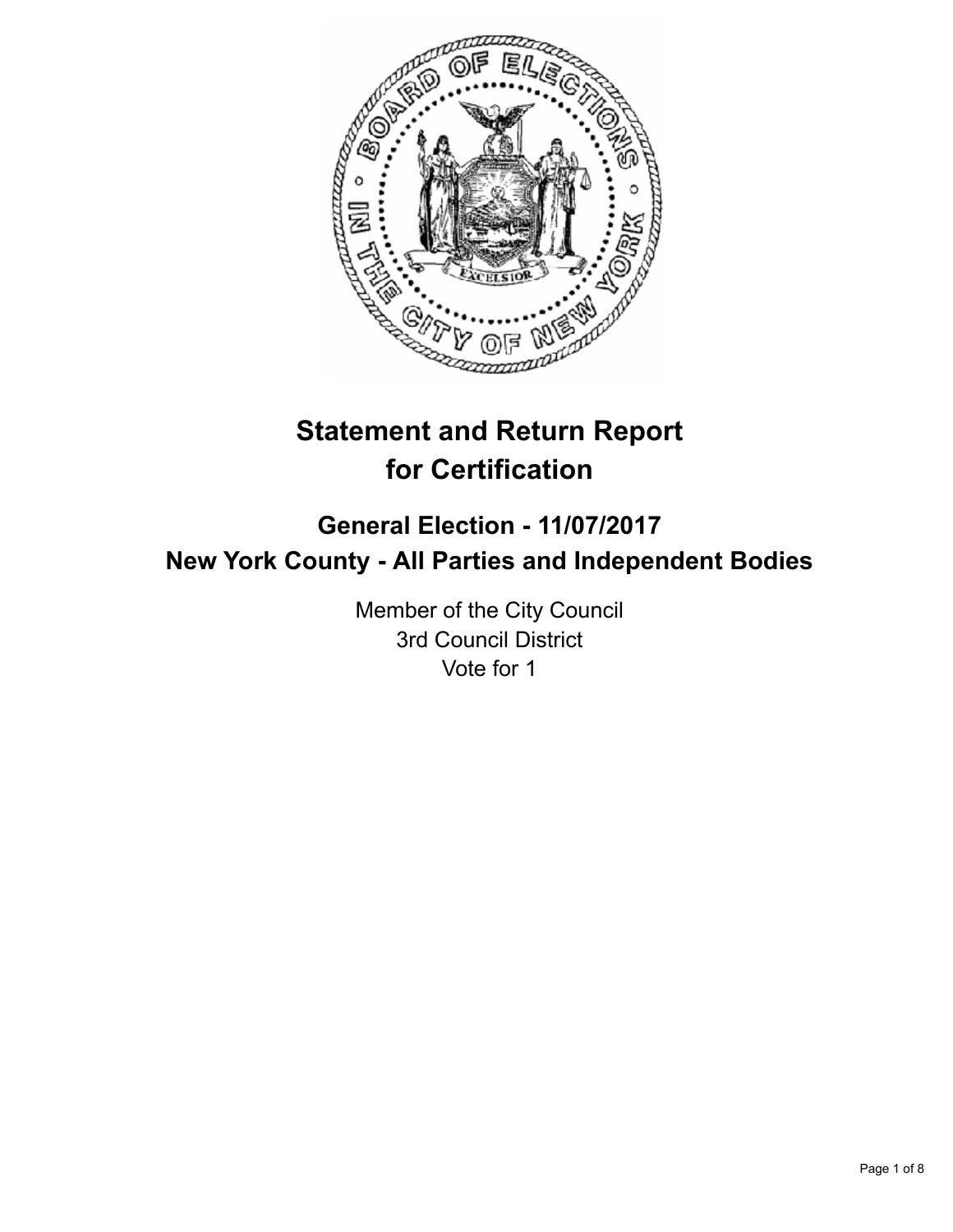

| <b>PUBLIC COUNTER</b>                                    | 8,637 |
|----------------------------------------------------------|-------|
| MANUALLY COUNTED EMERGENCY                               | 0     |
| <b>ABSENTEE / MILITARY</b>                               | 264   |
| AFFIDAVIT                                                | 73    |
| <b>Total Ballots</b>                                     | 8,974 |
| Less - Inapplicable Federal/Special Presidential Ballots | 0     |
| <b>Total Applicable Ballots</b>                          | 8,974 |
| COREY D. JOHNSON (DEMOCRATIC)                            | 6,802 |
| COREY D. JOHNSON (WORKING FAMILIES)                      | 906   |
| MARNI HALASA (ECO JUSTICE)                               | 394   |
| AARON FOLDENAUER (WRITE-IN)                              | 1     |
| ADAM VELASQUEZ (WRITE-IN)                                | 1     |
| AIMOR SASSON (WRITE-IN)                                  | 1     |
| ALEXANDER ROSS (WRITE-IN)                                | 1     |
| ALEXANDRA T MCCORMACK (WRITE-IN)                         | 1     |
| AMY GOODMAN (WRITE-IN)                                   | 1     |
| ANDREW BERMAN (WRITE-IN)                                 | 1     |
| BRAD HOYLMAN (WRITE-IN)                                  | 1     |
| <b>BRUCE MILLER (WRITE-IN)</b>                           | 1     |
| CARLOS MENCHACA (WRITE-IN)                               | 1     |
| CAROLINE KENNEDY (WRITE-IN)                              | 1     |
| CHARLES BROWES (WRITE-IN)                                | 1     |
| CHRISTOPHER MARTE (WRITE-IN)                             | 2     |
| DAVID BERGER (WRITE-IN)                                  | 1     |
| DAVID W. ROSS (WRITE-IN)                                 | 1     |
| DIANA ST. LOUIS (WRITE-IN)                               | 1     |
| GEORGE A. ORTIZ (WRITE-IN)                               | 1     |
| HARVEY WEINSTEIN (WRITE-IN)                              | 1     |
| HENRY G. STERN (WRITE-IN)                                | 1     |
| JAMES MENTOR (WRITE-IN)                                  | 1     |
| JENNIFER SALE (WRITE-IN)                                 | 1     |
| JOHN KOSTOKOPOULOS (WRITE-IN)                            | 1     |
| <b>JULIA POTEAT (WRITE-IN)</b>                           | 1     |
| LARA CRYSTAL (WRITE-IN)                                  | 1     |
| MARC FLIEDNER (WRITE-IN)                                 | 2     |
| MARGARET CHIN (WRITE-IN)                                 | 1     |
| MAYRA FERRER (WRITE-IN)                                  | 1     |
| MELINDA HACKETT (WRITE-IN)                               | 1     |
| PATRICIA COMEZ FORD (WRITE-IN)                           | 1     |
| RAHOL KUMAR (WRITE-IN)                                   | 1     |
| ROBERT STROBEL (WRITE-IN)                                | 1     |
| TAYLOR COPUS (WRITE-IN)                                  | 1     |
| UNATTRIBUTABLE WRITE-IN (WRITE-IN)                       | 12    |
| UNCOUNTED WRITE-IN PER STATUTE (WRITE-IN)                | 1     |
| YEITA KIRKLAND (WRITE-IN)                                | 1     |
| YETTA KURLAND (WRITE-IN)                                 | 1     |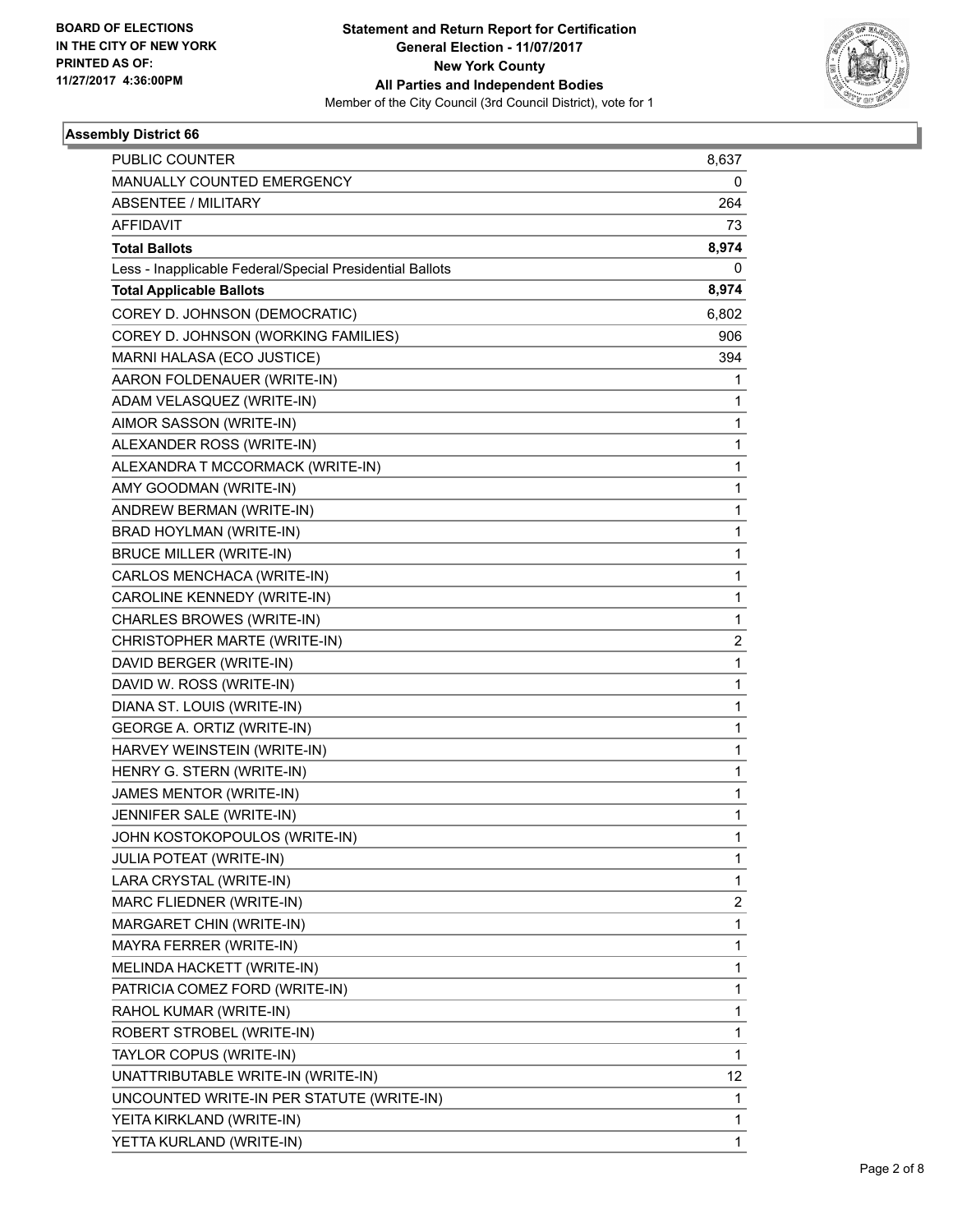

 $\overline{\phantom{0}}$ 

| AJJUHNIY DIJUTUL UU         |       |  |
|-----------------------------|-------|--|
| <b>Total Votes</b>          | 8,151 |  |
| Unrecorded                  | 823   |  |
| <b>Assembly District 67</b> |       |  |
| <b>PUBLIC COUNTER</b>       | 4,856 |  |

| PUBLIC COUNTER                                           | 4,856 |
|----------------------------------------------------------|-------|
| MANUALLY COUNTED EMERGENCY                               | 0     |
| <b>ABSENTEE / MILITARY</b>                               | 157   |
| AFFIDAVIT                                                | 83    |
| <b>Total Ballots</b>                                     | 5,096 |
| Less - Inapplicable Federal/Special Presidential Ballots | 0     |
| <b>Total Applicable Ballots</b>                          | 5,096 |
| COREY D. JOHNSON (DEMOCRATIC)                            | 3,830 |
| COREY D. JOHNSON (WORKING FAMILIES)                      | 355   |
| MARNI HALASA (ECO JUSTICE)                               | 261   |
| AARON COMMEY (WRITE-IN)                                  | 2     |
| ALICE PAUL (WRITE-IN)                                    | 1     |
| BENJAMIN SOKOLY (WRITE-IN)                               | 1     |
| <b>BO DIETL (WRITE-IN)</b>                               | 1     |
| <b>BOB GANGI (WRITE-IN)</b>                              | 1     |
| <b>BRIAN CLARK (WRITE-IN)</b>                            | 1     |
| CHARLES LANE (WRITE-IN)                                  | 1     |
| CHRISTINE QUINN (WRITE-IN)                               | 3     |
| CHRISTOPHER WHITE (WRITE-IN)                             | 1     |
| DAMIAN BURROWS (WRITE-IN)                                | 1     |
| DONALD TUTHILL (WRITE-IN)                                | 1     |
| ERNIE ANSWORTH (WRITE-IN)                                | 1     |
| ERRIE ANSWORTH (WRITE-IN)                                | 1     |
| JIMMY MCMILLAN (WRITE-IN)                                | 1     |
| KIMBERLY BRITT (WRITE-IN)                                | 1     |
| LANCE TARHAN (WRITE-IN)                                  | 1     |
| LISA GOUDSTEIN (WRITE-IN)                                | 1     |
| LOURDES NURIEL (WRITE-IN)                                | 1     |
| MARC FLIEDNER (WRITE-IN)                                 | 1     |
| MARIE WALSH (WRITE-IN)                                   | 1     |
| MICHAEL BLUMENREICH (WRITE-IN)                           | 1     |
| ROBERT A. SPIKER (WRITE-IN)                              | 1     |
| ROBERT ANTON WILSON (WRITE-IN)                           | 1     |
| SAM HYDE (WRITE-IN)                                      | 1     |
| STEPHEN M MCALLISTER (WRITE-IN)                          | 1     |
| TED CRUZ (WRITE-IN)                                      | 1     |
| UNATTRIBUTABLE WRITE-IN (WRITE-IN)                       | 10    |
| WILLIAM P. SHORT III (WRITE-IN)                          | 1     |
| YETTA KURLAND (WRITE-IN)                                 | 1     |
| <b>Total Votes</b>                                       | 4,487 |
| Unrecorded                                               | 609   |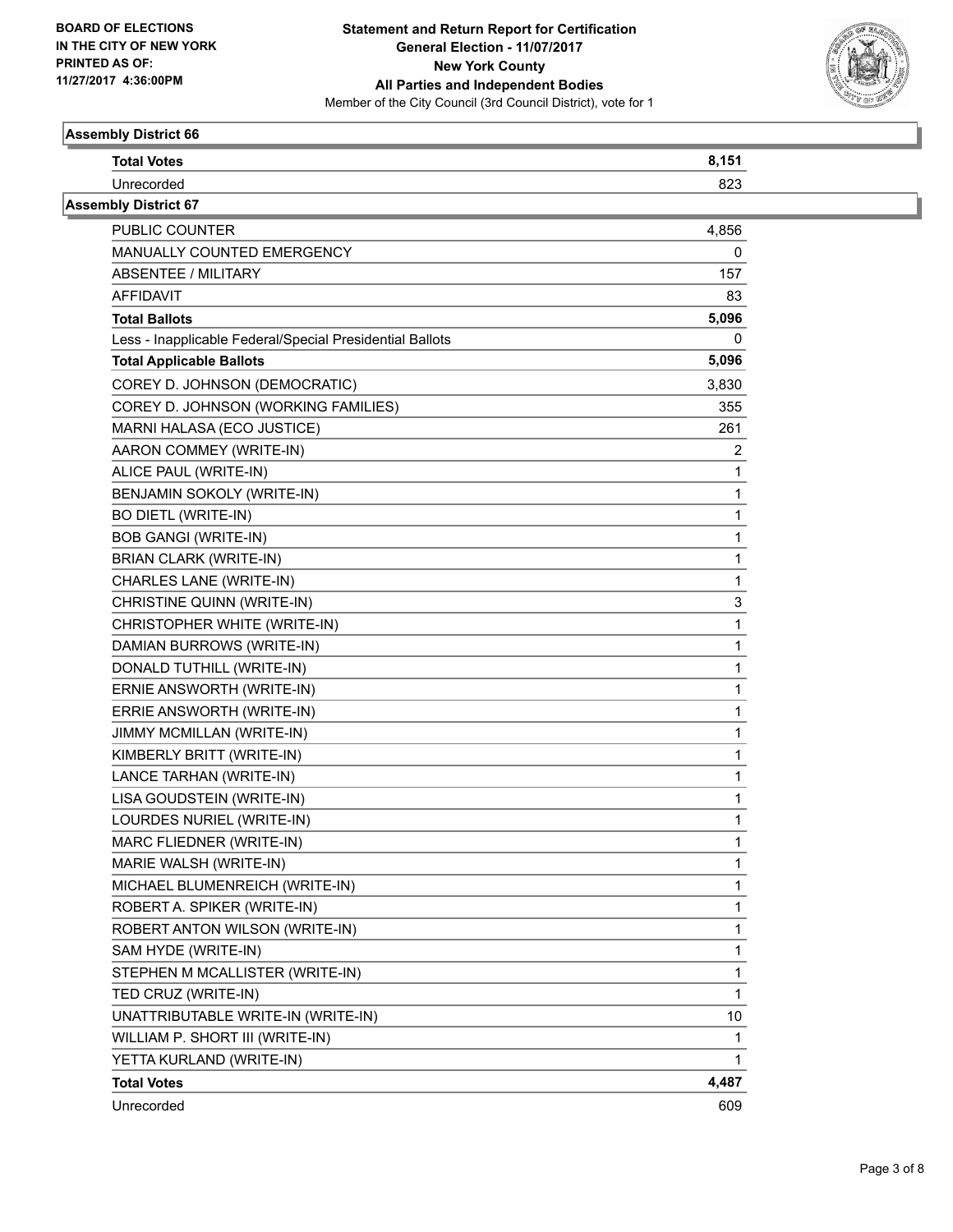

| <b>PUBLIC COUNTER</b>                                    | 15,695 |
|----------------------------------------------------------|--------|
| MANUALLY COUNTED EMERGENCY                               | 0      |
| <b>ABSENTEE / MILITARY</b>                               | 497    |
| <b>AFFIDAVIT</b>                                         | 257    |
| <b>Total Ballots</b>                                     | 16,449 |
| Less - Inapplicable Federal/Special Presidential Ballots | 0      |
| <b>Total Applicable Ballots</b>                          | 16,449 |
| COREY D. JOHNSON (DEMOCRATIC)                            | 12,365 |
| COREY D. JOHNSON (WORKING FAMILIES)                      | 1,486  |
| MARNI HALASA (ECO JUSTICE)                               | 901    |
| ADAM SMITH (WRITE-IN)                                    | 1      |
| ALAN COHEN (WRITE-IN)                                    | 1      |
| ANGELA PERKINS (WRITE-IN)                                | 1      |
| ANNE HAAS (WRITE-IN)                                     | 1      |
| BERNARD R. BLOCK (WRITE-IN)                              | 1      |
| <b>BRIAN BIGGINS (WRITE-IN)</b>                          | 1      |
| <b>BRUCE WAYNE (WRITE-IN)</b>                            | 1      |
| CARMEN E. JAMES (WRITE-IN)                               | 1      |
| CAROLINA RIVERA (WRITE-IN)                               | 1      |
| CHRISTINE QUINN (WRITE-IN)                               | 1      |
| CHRISTOPHER A. LEBRON (WRITE-IN)                         | 1      |
| CINDY HSU (WRITE-IN)                                     | 1      |
| CINDY YOUNG (WRITE-IN)                                   | 1      |
| CRISTO COLOMBO (WRITE-IN)                                | 1      |
| DAVID HOLBROOK (WRITE-IN)                                | 1      |
| DONALD TRUMP (WRITE-IN)                                  | 1      |
| DONNA MASSARIA (WRITE-IN)                                | 1      |
| ELLIOT SPITZER (WRITE-IN)                                | 1      |
| EMMA SHACK (WRITE-IN)                                    | 1      |
| ERIK BOTTCHER (WRITE-IN)                                 | 1      |
| HILLARY CLINTON (WRITE-IN)                               | 1      |
| JAMES EDWARD TOPOR (WRITE-IN)                            | 1      |
| JAMES MURPHY (WRITE-IN)                                  | 1      |
| JASON S. ABRAMS (WRITE-IN)                               | 1      |
| JOAN CRAWFORD (WRITE-IN)                                 | 1      |
| JOHN WEISS (WRITE-IN)                                    | 2      |
| JOSEPH EVAL (WRITE-IN)                                   | 1      |
| KATHLEEN STEWARD HEMING (WRITE-IN)                       | 1      |
| KEVIN SINGER (WRITE-IN)                                  | 1      |
| LUCY MARTY (WRITE-IN)                                    | 1      |
| MARC FLIEDNER (WRITE-IN)                                 | 2      |
| MARVI ROSENBLATT (WRITE-IN)                              | 1      |
| MARVIN HALASA (WRITE-IN)                                 | 1      |
| MICHAEL BLOOMBERG (WRITE-IN)                             | 2      |
| MICHAEL GELARDI (WRITE-IN)                               | 1      |
| MICHEL J. FAULKNER (WRITE-IN)                            | 1      |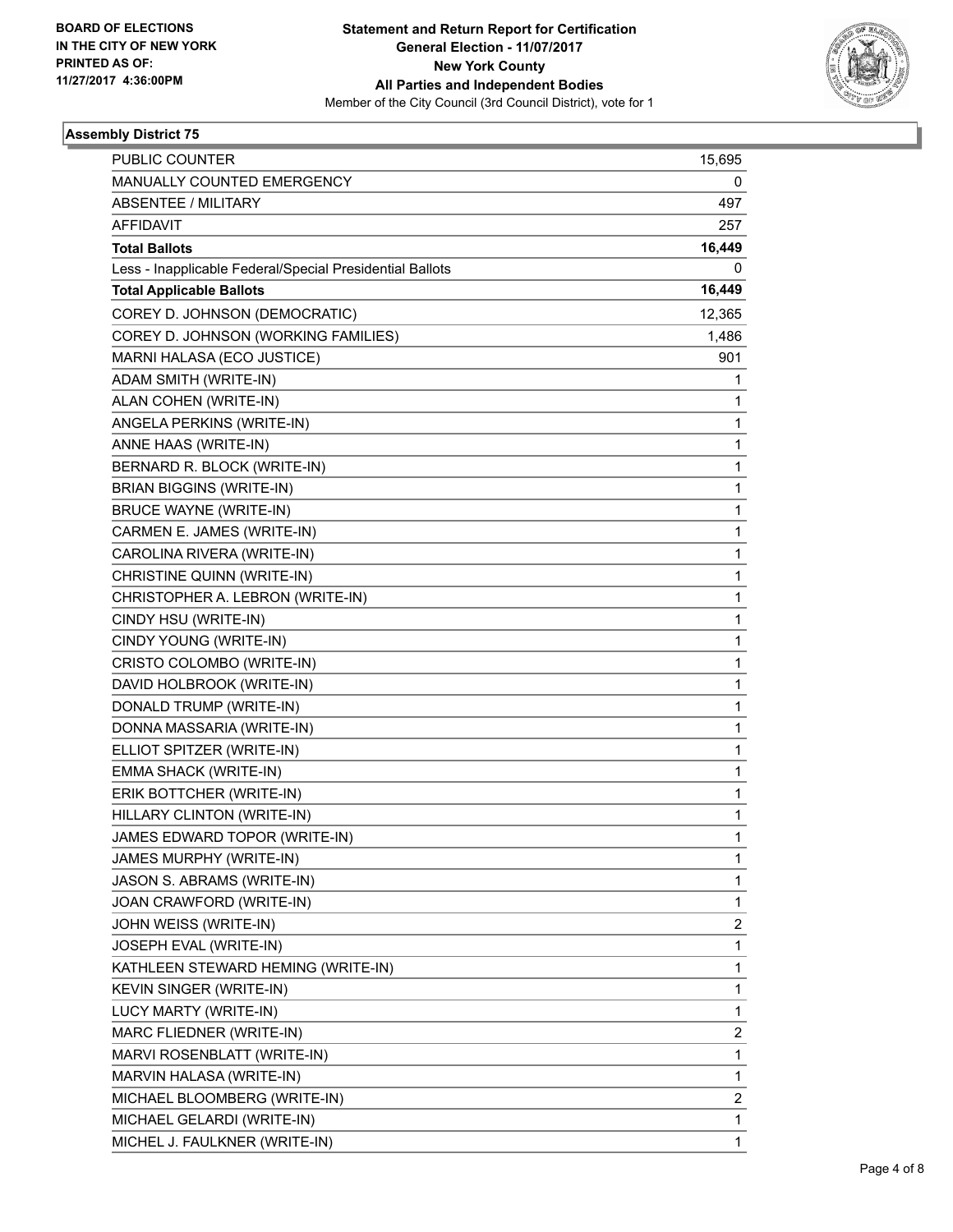

| MICHELLE CARUSO (WRITE-IN)         |        |
|------------------------------------|--------|
| NANCY DREW (WRITE-IN)              |        |
| NORMAN A. ELLIS (WRITE-IN)         |        |
| PHILIP DIZARO (WRITE-IN)           |        |
| RAND PAUL (WRITE-IN)               |        |
| REBECCA HARARY (WRITE-IN)          |        |
| RICHARD LYNN (WRITE-IN)            |        |
| RICHARD NIXON (WRITE-IN)           |        |
| ROBERT M. BROWNE (WRITE-IN)        |        |
| SCOTT DELEA (WRITE-IN)             |        |
| UNATTRIBUTABLE WRITE-IN (WRITE-IN) | 25     |
| WILLIAM CATALDI (WRITE-IN)         |        |
| YOLANIS RODRIGUEZ (WRITE-IN)       |        |
| <b>Total Votes</b>                 | 14,828 |
| Unrecorded                         | 1,621  |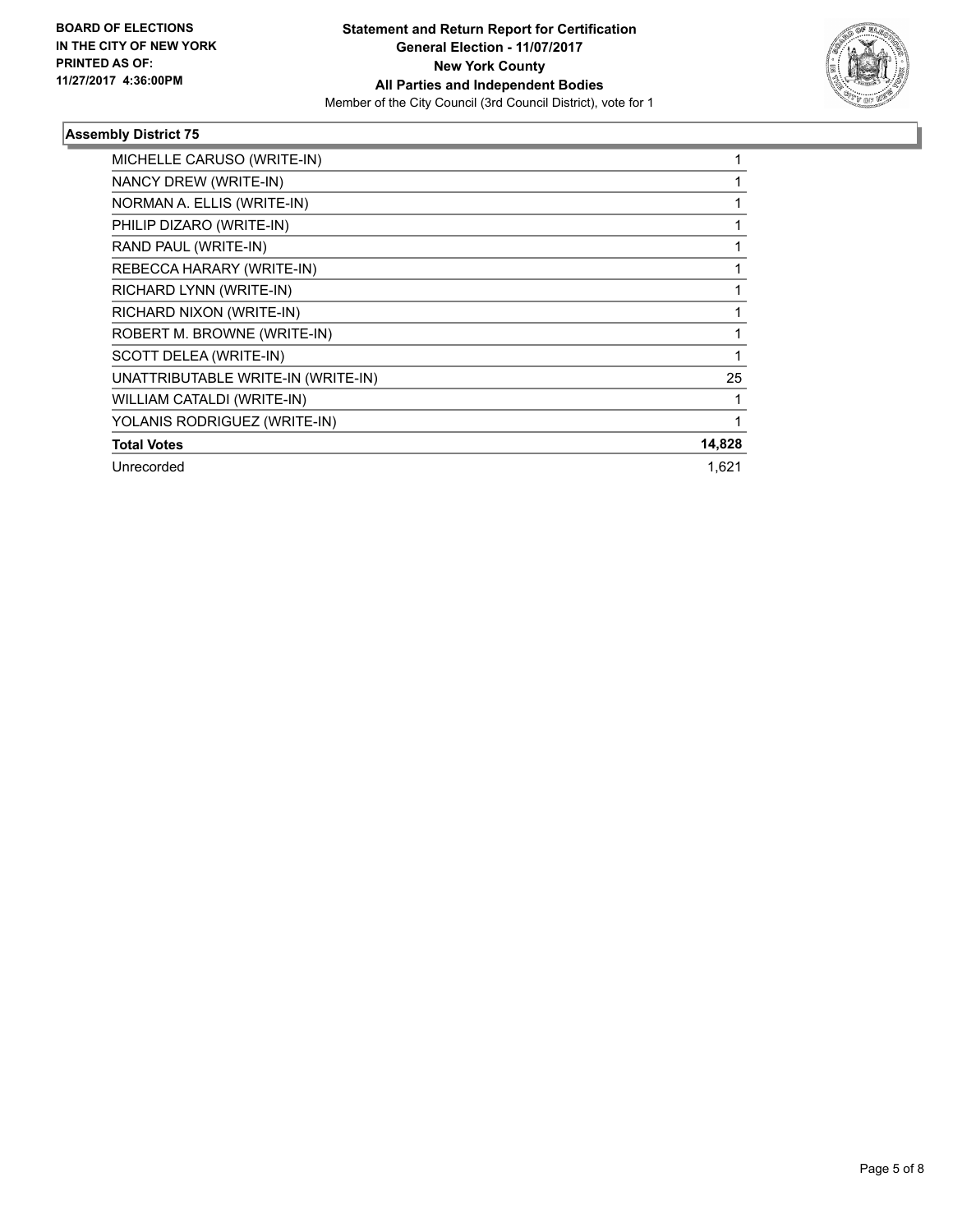

### **Total for Member of the City Council (3rd Council District) - New York County**

| <b>PUBLIC COUNTER</b>                                    | 29,188         |
|----------------------------------------------------------|----------------|
| MANUALLY COUNTED EMERGENCY                               | 0              |
| ABSENTEE / MILITARY                                      | 918            |
| AFFIDAVIT                                                | 413            |
| <b>Total Ballots</b>                                     | 30,519         |
| Less - Inapplicable Federal/Special Presidential Ballots | 0              |
| <b>Total Applicable Ballots</b>                          | 30,519         |
| COREY D. JOHNSON (DEMOCRATIC)                            | 22,997         |
| COREY D. JOHNSON (WORKING FAMILIES)                      | 2,747          |
| MARNI HALASA (ECO JUSTICE)                               | 1,556          |
| AARON COMMEY (WRITE-IN)                                  | 2              |
| AARON FOLDENAUER (WRITE-IN)                              | 1              |
| ADAM SMITH (WRITE-IN)                                    | 1              |
| ADAM VELASQUEZ (WRITE-IN)                                | 1              |
| AIMOR SASSON (WRITE-IN)                                  | 1              |
| ALAN COHEN (WRITE-IN)                                    | $\mathbf{1}$   |
| ALEXANDER ROSS (WRITE-IN)                                | 1              |
| ALEXANDRA T MCCORMACK (WRITE-IN)                         | 1              |
| ALICE PAUL (WRITE-IN)                                    | $\mathbf{1}$   |
| AMY GOODMAN (WRITE-IN)                                   | 1              |
| ANDREW BERMAN (WRITE-IN)                                 | 1              |
| ANGELA PERKINS (WRITE-IN)                                | $\mathbf{1}$   |
| ANNE HAAS (WRITE-IN)                                     | 1              |
| BENJAMIN SOKOLY (WRITE-IN)                               | 1              |
| BERNARD R. BLOCK (WRITE-IN)                              | $\mathbf{1}$   |
| <b>BO DIETL (WRITE-IN)</b>                               | 1              |
| <b>BOB GANGI (WRITE-IN)</b>                              | 1              |
| BRAD HOYLMAN (WRITE-IN)                                  | $\mathbf{1}$   |
| <b>BRIAN BIGGINS (WRITE-IN)</b>                          | 1              |
| <b>BRIAN CLARK (WRITE-IN)</b>                            | 1              |
| <b>BRUCE MILLER (WRITE-IN)</b>                           | 1              |
| <b>BRUCE WAYNE (WRITE-IN)</b>                            | 1              |
| CARLOS MENCHACA (WRITE-IN)                               | 1              |
| CARMEN E. JAMES (WRITE-IN)                               | 1              |
| CAROLINA RIVERA (WRITE-IN)                               | 1              |
| CAROLINE KENNEDY (WRITE-IN)                              | 1              |
| CHARLES BROWES (WRITE-IN)                                | 1              |
| CHARLES LANE (WRITE-IN)                                  | 1              |
| CHRISTINE QUINN (WRITE-IN)                               | 4              |
| CHRISTOPHER A. LEBRON (WRITE-IN)                         | 1              |
| CHRISTOPHER MARTE (WRITE-IN)                             | $\overline{2}$ |
| CHRISTOPHER WHITE (WRITE-IN)                             | 1              |
| CINDY HSU (WRITE-IN)                                     | 1              |
| CINDY YOUNG (WRITE-IN)                                   | 1              |
| CRISTO COLOMBO (WRITE-IN)                                | 1              |
| DAMIAN BURROWS (WRITE-IN)                                | $\mathbf{1}$   |
|                                                          |                |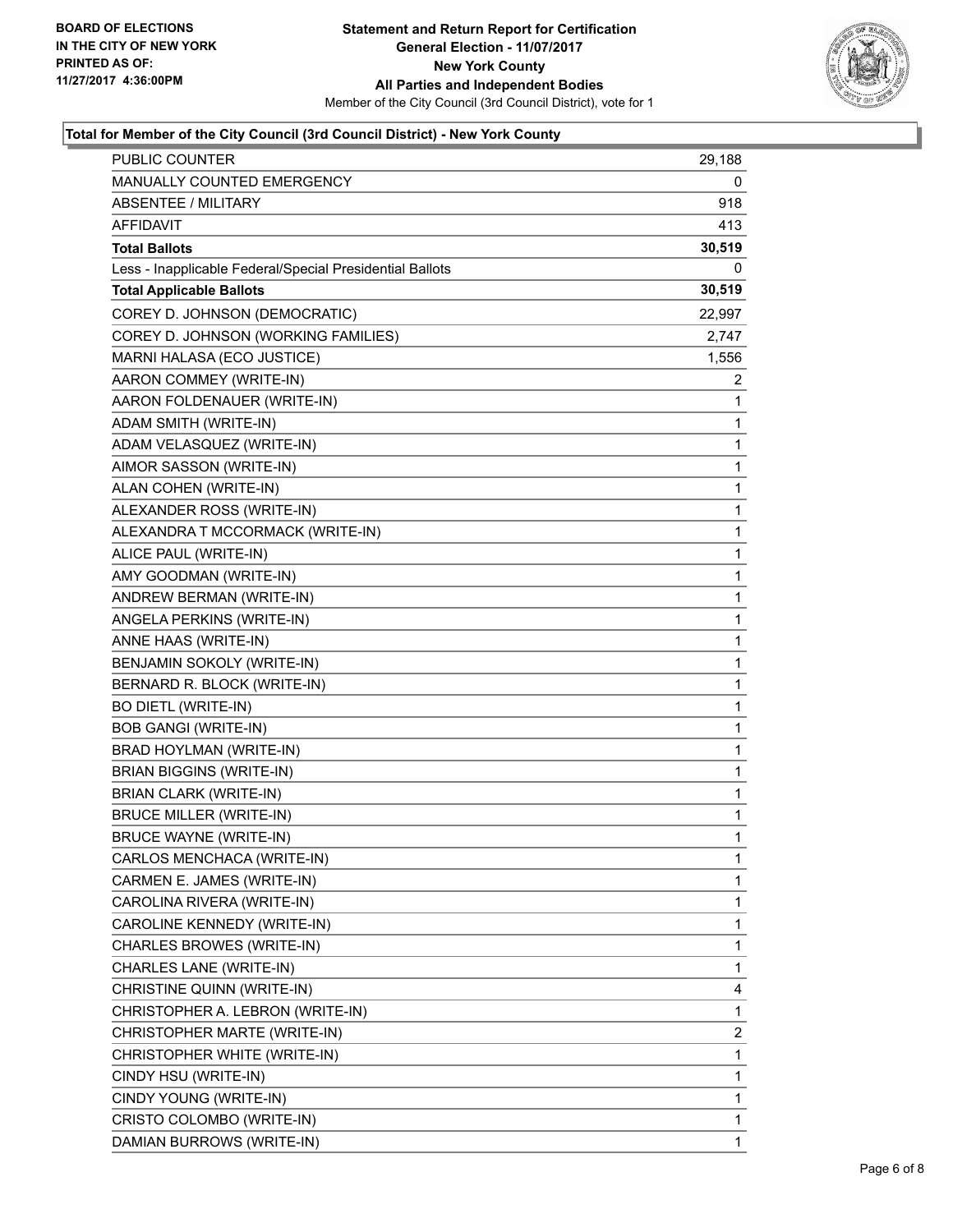

### **Total for Member of the City Council (3rd Council District) - New York County**

| DAVID BERGER (WRITE-IN)            | $\mathbf{1}$ |
|------------------------------------|--------------|
| DAVID HOLBROOK (WRITE-IN)          | $\mathbf 1$  |
| DAVID W. ROSS (WRITE-IN)           | 1            |
| DIANA ST. LOUIS (WRITE-IN)         | 1            |
| DONALD TRUMP (WRITE-IN)            | 1            |
| DONALD TUTHILL (WRITE-IN)          | 1            |
| DONNA MASSARIA (WRITE-IN)          | 1            |
| ELLIOT SPITZER (WRITE-IN)          | 1            |
| EMMA SHACK (WRITE-IN)              | 1            |
| ERIK BOTTCHER (WRITE-IN)           | 1            |
| ERNIE ANSWORTH (WRITE-IN)          | 1            |
| ERRIE ANSWORTH (WRITE-IN)          | 1            |
| GEORGE A. ORTIZ (WRITE-IN)         | 1            |
| HARVEY WEINSTEIN (WRITE-IN)        | 1            |
| HENRY G. STERN (WRITE-IN)          | 1            |
| HILLARY CLINTON (WRITE-IN)         | 1            |
| JAMES EDWARD TOPOR (WRITE-IN)      | 1            |
| JAMES MENTOR (WRITE-IN)            | 1            |
| JAMES MURPHY (WRITE-IN)            | 1            |
| JASON S. ABRAMS (WRITE-IN)         | 1            |
| JENNIFER SALE (WRITE-IN)           | 1            |
| JIMMY MCMILLAN (WRITE-IN)          | 1            |
| JOAN CRAWFORD (WRITE-IN)           | 1            |
| JOHN KOSTOKOPOULOS (WRITE-IN)      | 1            |
| JOHN WEISS (WRITE-IN)              | 2            |
| JOSEPH EVAL (WRITE-IN)             | 1            |
| <b>JULIA POTEAT (WRITE-IN)</b>     | 1            |
| KATHLEEN STEWARD HEMING (WRITE-IN) | 1            |
| KEVIN SINGER (WRITE-IN)            | 1            |
| KIMBERLY BRITT (WRITE-IN)          | 1            |
| LANCE TARHAN (WRITE-IN)            | 1            |
| LARA CRYSTAL (WRITE-IN)            | $\mathbf 1$  |
| LISA GOUDSTEIN (WRITE-IN)          | 1            |
| LOURDES NURIEL (WRITE-IN)          | 1            |
| LUCY MARTY (WRITE-IN)              | $\mathbf 1$  |
| MARC FLIEDNER (WRITE-IN)           | 5            |
| MARGARET CHIN (WRITE-IN)           | 1            |
| MARIE WALSH (WRITE-IN)             | 1            |
| MARVI ROSENBLATT (WRITE-IN)        | 1            |
| MARVIN HALASA (WRITE-IN)           | 1            |
| MAYRA FERRER (WRITE-IN)            | 1            |
| MELINDA HACKETT (WRITE-IN)         | 1            |
| MICHAEL BLOOMBERG (WRITE-IN)       | 2            |
| MICHAEL BLUMENREICH (WRITE-IN)     | 1            |
| MICHAEL GELARDI (WRITE-IN)         | 1            |
| MICHEL J. FAULKNER (WRITE-IN)      | 1            |